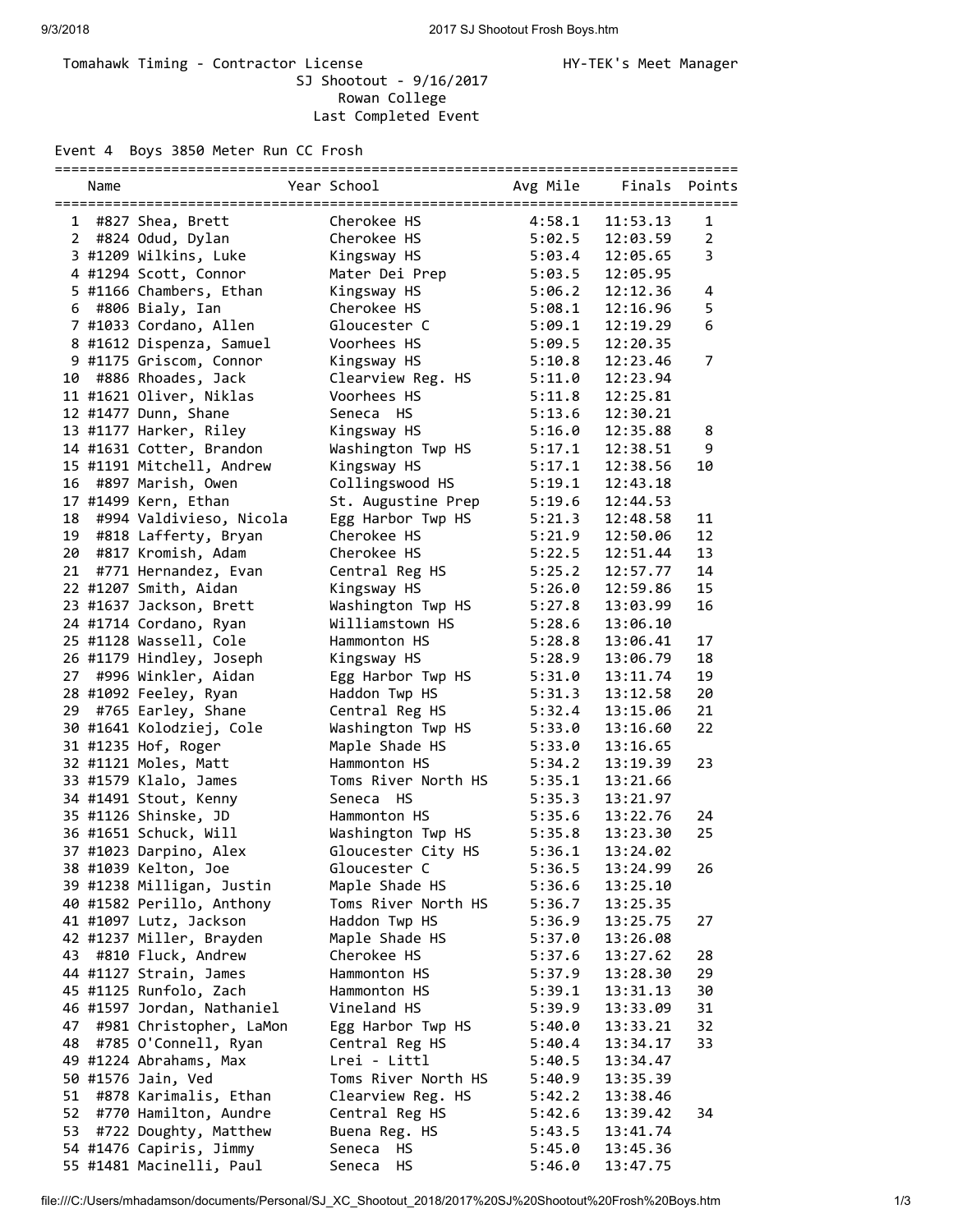## 9/3/2018 2017 SJ Shootout Frosh Boys.htm

| Cherokee HS<br>5:47.4<br>57<br>#805 Barkow, Milo<br>58 #1643 Lawson, Julian<br>5:47.5<br>Washington Twp HS<br>59 #1110 Friars, Thomas<br>Hammonton HS<br>5:48.7<br>60 #1403 Szabo, Steven<br>5:49.7<br>Oakcrest HS<br>61 #1051 Sparks, Joel<br>5:50.0<br>Gloucester C<br>62 #1456 Nara, Sriteja<br>Robbinsville HS<br>5:50.9<br>63 #1635 Gelston, Liam<br>Washington Twp HS<br>5:51.4<br>14:00.53<br>64 #1443 Carr, Nolan<br>Robbinsville HS<br>5:51.6<br>14:01.07<br>65<br>#977 Barnes, Michael<br>5:52.1<br>Egg Harbor Twp HS<br>14:02.32<br>66 #1299 Billman, Justin<br>Millville HS<br>5:52.5<br>14:03.11<br>67 #1442 Carr, Aidan<br>Robbinsville HS<br>5:52.6<br>14:03.32<br>68 #1194 Morrison, Colin<br>5:57.3<br>Kingsway HS<br>14:14.60<br>69 #1035 DePersia, Rocco<br>Gloucester C<br>5:57.4<br>14:14.92<br>5:59.0<br>70 #1757 Donnini, Jacob<br>Woodstown HS<br>14:18.68<br>71 #1466 Smith, David<br>Robbinsville HS<br>5:59.0<br>14:18.76<br>Northern Bur<br>5:59.6<br>72 #1368 Davenport, Gabriel<br>14:20.14<br>73 #1399 Palmeri, Nathaniel<br>Oakcrest HS<br>6:00.7<br>14:22.89<br>#829 Stillwagon, Brian<br>6:00.9<br>74<br>Cherokee HS<br>14:23.29<br>75 #1109 Feriozzi, Robert<br>6:01.2<br>Hammonton HS<br>76 #1088 Conway, Matt<br>6:03.1<br>Haddon Twp HS<br>77 #1215 Rankins, Aaron<br>Lindenwold HS<br>6:03.2<br>78<br>6:05.0<br>#984 Garrone, Ian<br>Egg Harbor Twp HS<br>79 #1049 Schultz, Brandon<br>Gloucester C<br>6:06.9<br>80 #1042 McCrae, Jim<br>6:07.3<br>Gloucester C<br>81<br>#718 Burns, Jonathan<br>6:07.5<br>Buena Reg. HS<br>82<br>#919 Garren, Chaz<br>6:08.5<br>Co-op Gatewa<br>83<br>#723 Ferrucci, Anthony<br>Buena Reg. HS<br>6:09.1<br>84 #1601 McCullough, Isiah<br>6:10.2<br>Vineland HS<br>14:45.44<br>85 #1713 Clark, Joseph<br>Williamstown HS<br>6:10.3<br>14:45.72<br>86 #1447 Farooqi, Hamzah<br>Robbinsville HS<br>6:12.1<br>14:50.03<br>87<br>#761 Costello, Nicholas<br>Central Reg HS<br>6:13.4<br>14:53.07<br>Robbinsville HS<br>14:53.26<br>88 #1457 Poravanthattil, Je<br>6:13.4<br>89 #1440 Blank, Sam<br>Robbinsville HS<br>6:13.9<br>14:54.36<br>90 #1032 Blackiston, Michae<br>Gloucester C<br>6:14.2<br>14:55.20<br>91 #1428 Gray, Matt<br>Pitman HS<br>6:14.3<br>14:55.30<br>92 #1313 Angelini, Matt<br>Moorestown HS<br>6:14.5<br>14:55.73<br>93 #1019 Baluya, Ricky<br>Gloucester City HS<br>6:14.5<br>14:55.82<br>94 #1028 Korenak, Brett<br>Gloucester City HS<br>6:14.7<br>14:56.23<br>95 #1314 Blank, Harrison<br>Moorestown HS<br>6:14.7<br>14:56.24<br>96 #1427 Gilbert, Cade<br>Pitman HS<br>6:15.1<br>97 #1654 Woodward, Connor<br>Washington Twp HS<br>6:15.6<br>98 #1463 Scibilia, Drew<br>Robbinsville HS<br>6:16.3<br>#893 Forrest, Josh<br>Collingswood HS<br>99<br>6:16.4<br>100 #1590 Bosco, Vincent<br>Vineland HS<br>6:16.5<br>101 #1432 McCully, Aiden<br>Pitman HS<br>6:16.7<br>102 #1100 Messser, Jackson<br>Haddon Twp HS<br>6:16.7<br>103 #1705 Abriola, Kevin<br>Williamstown HS<br>6:17.2<br>104 #1090 Donohue, Aidan<br>Haddon Twp HS<br>15:04.30<br>6:18.0<br>105 #1495 Bernard, Christoph<br>St. Augustine Prep<br>6:19.1<br>15:06.82<br>#754 Berlinski, Zachary<br>106<br>Central Reg HS<br>6:20.8<br>15:10.88<br>107 #1167 Chew, Michael<br>Kingsway HS<br>6:24.3<br>15:19.33<br>108 #1345 Plant, Steven<br>Moorestown HS<br>6:26.8<br>15:25.13<br>109 #1160 Britner, Dalton<br>Kingsway HS<br>6:28.1<br>15:28.27<br>110 #1460 Riccobono, Jack<br>Robbinsville HS<br>6:28.6<br>15:29.58<br>#694 Morales, Victor<br>Atlantic Co. Tech<br>111<br>6:29.0<br>15:30.51<br>#916 Campbell, Griffin<br>112<br>Co-op Gatewa<br>6:34.5<br>15:43.73<br>113 #1593 Gonzalez, Xavier<br>Vineland HS<br>6:34.7<br>114 #1446 Evans, Sean<br>Robbinsville HS<br>6:36.2<br>#721 D'Angelo, Michael<br>115<br>Buena Reg. HS<br>6:39.9<br>116 #1295 Seba, Josh<br>Mater Dei Prep<br>6:41.6<br>117 #1587 Shah, Svar<br>Toms River North HS<br>6:41.8<br>118 #1348 Tsai, Christian<br>Moorestown HS<br>6:45.6<br>119 #1720 Hutt, Jacob<br>Williamstown HS<br>6:47.9 |  | 56 #1329 Fox, Benjamin | Moorestown HS | 5:46.2 | 13:48.14 | 35 |
|----------------------------------------------------------------------------------------------------------------------------------------------------------------------------------------------------------------------------------------------------------------------------------------------------------------------------------------------------------------------------------------------------------------------------------------------------------------------------------------------------------------------------------------------------------------------------------------------------------------------------------------------------------------------------------------------------------------------------------------------------------------------------------------------------------------------------------------------------------------------------------------------------------------------------------------------------------------------------------------------------------------------------------------------------------------------------------------------------------------------------------------------------------------------------------------------------------------------------------------------------------------------------------------------------------------------------------------------------------------------------------------------------------------------------------------------------------------------------------------------------------------------------------------------------------------------------------------------------------------------------------------------------------------------------------------------------------------------------------------------------------------------------------------------------------------------------------------------------------------------------------------------------------------------------------------------------------------------------------------------------------------------------------------------------------------------------------------------------------------------------------------------------------------------------------------------------------------------------------------------------------------------------------------------------------------------------------------------------------------------------------------------------------------------------------------------------------------------------------------------------------------------------------------------------------------------------------------------------------------------------------------------------------------------------------------------------------------------------------------------------------------------------------------------------------------------------------------------------------------------------------------------------------------------------------------------------------------------------------------------------------------------------------------------------------------------------------------------------------------------------------------------------------------------------------------------------------------------------------------------------------------------------------------------------------------------------------------------------------------------------------------------------------------------------------------------------------------------------------------------------------------------------------------------------------------------------------------------------------------------------------------------------------------------------------------------------------------------------------------------------------------------------------------------------------------------------------------------------------------------------------------------------------------------------------------------------------------------------------------------------------------------------------------------|--|------------------------|---------------|--------|----------|----|
|                                                                                                                                                                                                                                                                                                                                                                                                                                                                                                                                                                                                                                                                                                                                                                                                                                                                                                                                                                                                                                                                                                                                                                                                                                                                                                                                                                                                                                                                                                                                                                                                                                                                                                                                                                                                                                                                                                                                                                                                                                                                                                                                                                                                                                                                                                                                                                                                                                                                                                                                                                                                                                                                                                                                                                                                                                                                                                                                                                                                                                                                                                                                                                                                                                                                                                                                                                                                                                                                                                                                                                                                                                                                                                                                                                                                                                                                                                                                                                                                                                              |  |                        |               |        | 13:50.92 | 36 |
|                                                                                                                                                                                                                                                                                                                                                                                                                                                                                                                                                                                                                                                                                                                                                                                                                                                                                                                                                                                                                                                                                                                                                                                                                                                                                                                                                                                                                                                                                                                                                                                                                                                                                                                                                                                                                                                                                                                                                                                                                                                                                                                                                                                                                                                                                                                                                                                                                                                                                                                                                                                                                                                                                                                                                                                                                                                                                                                                                                                                                                                                                                                                                                                                                                                                                                                                                                                                                                                                                                                                                                                                                                                                                                                                                                                                                                                                                                                                                                                                                                              |  |                        |               |        | 13:51.21 | 37 |
|                                                                                                                                                                                                                                                                                                                                                                                                                                                                                                                                                                                                                                                                                                                                                                                                                                                                                                                                                                                                                                                                                                                                                                                                                                                                                                                                                                                                                                                                                                                                                                                                                                                                                                                                                                                                                                                                                                                                                                                                                                                                                                                                                                                                                                                                                                                                                                                                                                                                                                                                                                                                                                                                                                                                                                                                                                                                                                                                                                                                                                                                                                                                                                                                                                                                                                                                                                                                                                                                                                                                                                                                                                                                                                                                                                                                                                                                                                                                                                                                                                              |  |                        |               |        | 13:54.15 | 38 |
|                                                                                                                                                                                                                                                                                                                                                                                                                                                                                                                                                                                                                                                                                                                                                                                                                                                                                                                                                                                                                                                                                                                                                                                                                                                                                                                                                                                                                                                                                                                                                                                                                                                                                                                                                                                                                                                                                                                                                                                                                                                                                                                                                                                                                                                                                                                                                                                                                                                                                                                                                                                                                                                                                                                                                                                                                                                                                                                                                                                                                                                                                                                                                                                                                                                                                                                                                                                                                                                                                                                                                                                                                                                                                                                                                                                                                                                                                                                                                                                                                                              |  |                        |               |        | 13:56.47 |    |
|                                                                                                                                                                                                                                                                                                                                                                                                                                                                                                                                                                                                                                                                                                                                                                                                                                                                                                                                                                                                                                                                                                                                                                                                                                                                                                                                                                                                                                                                                                                                                                                                                                                                                                                                                                                                                                                                                                                                                                                                                                                                                                                                                                                                                                                                                                                                                                                                                                                                                                                                                                                                                                                                                                                                                                                                                                                                                                                                                                                                                                                                                                                                                                                                                                                                                                                                                                                                                                                                                                                                                                                                                                                                                                                                                                                                                                                                                                                                                                                                                                              |  |                        |               |        | 13:57.30 | 39 |
|                                                                                                                                                                                                                                                                                                                                                                                                                                                                                                                                                                                                                                                                                                                                                                                                                                                                                                                                                                                                                                                                                                                                                                                                                                                                                                                                                                                                                                                                                                                                                                                                                                                                                                                                                                                                                                                                                                                                                                                                                                                                                                                                                                                                                                                                                                                                                                                                                                                                                                                                                                                                                                                                                                                                                                                                                                                                                                                                                                                                                                                                                                                                                                                                                                                                                                                                                                                                                                                                                                                                                                                                                                                                                                                                                                                                                                                                                                                                                                                                                                              |  |                        |               |        | 13:59.34 | 40 |
|                                                                                                                                                                                                                                                                                                                                                                                                                                                                                                                                                                                                                                                                                                                                                                                                                                                                                                                                                                                                                                                                                                                                                                                                                                                                                                                                                                                                                                                                                                                                                                                                                                                                                                                                                                                                                                                                                                                                                                                                                                                                                                                                                                                                                                                                                                                                                                                                                                                                                                                                                                                                                                                                                                                                                                                                                                                                                                                                                                                                                                                                                                                                                                                                                                                                                                                                                                                                                                                                                                                                                                                                                                                                                                                                                                                                                                                                                                                                                                                                                                              |  |                        |               |        |          | 41 |
|                                                                                                                                                                                                                                                                                                                                                                                                                                                                                                                                                                                                                                                                                                                                                                                                                                                                                                                                                                                                                                                                                                                                                                                                                                                                                                                                                                                                                                                                                                                                                                                                                                                                                                                                                                                                                                                                                                                                                                                                                                                                                                                                                                                                                                                                                                                                                                                                                                                                                                                                                                                                                                                                                                                                                                                                                                                                                                                                                                                                                                                                                                                                                                                                                                                                                                                                                                                                                                                                                                                                                                                                                                                                                                                                                                                                                                                                                                                                                                                                                                              |  |                        |               |        |          | 42 |
|                                                                                                                                                                                                                                                                                                                                                                                                                                                                                                                                                                                                                                                                                                                                                                                                                                                                                                                                                                                                                                                                                                                                                                                                                                                                                                                                                                                                                                                                                                                                                                                                                                                                                                                                                                                                                                                                                                                                                                                                                                                                                                                                                                                                                                                                                                                                                                                                                                                                                                                                                                                                                                                                                                                                                                                                                                                                                                                                                                                                                                                                                                                                                                                                                                                                                                                                                                                                                                                                                                                                                                                                                                                                                                                                                                                                                                                                                                                                                                                                                                              |  |                        |               |        |          | 43 |
|                                                                                                                                                                                                                                                                                                                                                                                                                                                                                                                                                                                                                                                                                                                                                                                                                                                                                                                                                                                                                                                                                                                                                                                                                                                                                                                                                                                                                                                                                                                                                                                                                                                                                                                                                                                                                                                                                                                                                                                                                                                                                                                                                                                                                                                                                                                                                                                                                                                                                                                                                                                                                                                                                                                                                                                                                                                                                                                                                                                                                                                                                                                                                                                                                                                                                                                                                                                                                                                                                                                                                                                                                                                                                                                                                                                                                                                                                                                                                                                                                                              |  |                        |               |        |          |    |
|                                                                                                                                                                                                                                                                                                                                                                                                                                                                                                                                                                                                                                                                                                                                                                                                                                                                                                                                                                                                                                                                                                                                                                                                                                                                                                                                                                                                                                                                                                                                                                                                                                                                                                                                                                                                                                                                                                                                                                                                                                                                                                                                                                                                                                                                                                                                                                                                                                                                                                                                                                                                                                                                                                                                                                                                                                                                                                                                                                                                                                                                                                                                                                                                                                                                                                                                                                                                                                                                                                                                                                                                                                                                                                                                                                                                                                                                                                                                                                                                                                              |  |                        |               |        |          | 44 |
|                                                                                                                                                                                                                                                                                                                                                                                                                                                                                                                                                                                                                                                                                                                                                                                                                                                                                                                                                                                                                                                                                                                                                                                                                                                                                                                                                                                                                                                                                                                                                                                                                                                                                                                                                                                                                                                                                                                                                                                                                                                                                                                                                                                                                                                                                                                                                                                                                                                                                                                                                                                                                                                                                                                                                                                                                                                                                                                                                                                                                                                                                                                                                                                                                                                                                                                                                                                                                                                                                                                                                                                                                                                                                                                                                                                                                                                                                                                                                                                                                                              |  |                        |               |        |          | 45 |
|                                                                                                                                                                                                                                                                                                                                                                                                                                                                                                                                                                                                                                                                                                                                                                                                                                                                                                                                                                                                                                                                                                                                                                                                                                                                                                                                                                                                                                                                                                                                                                                                                                                                                                                                                                                                                                                                                                                                                                                                                                                                                                                                                                                                                                                                                                                                                                                                                                                                                                                                                                                                                                                                                                                                                                                                                                                                                                                                                                                                                                                                                                                                                                                                                                                                                                                                                                                                                                                                                                                                                                                                                                                                                                                                                                                                                                                                                                                                                                                                                                              |  |                        |               |        |          |    |
|                                                                                                                                                                                                                                                                                                                                                                                                                                                                                                                                                                                                                                                                                                                                                                                                                                                                                                                                                                                                                                                                                                                                                                                                                                                                                                                                                                                                                                                                                                                                                                                                                                                                                                                                                                                                                                                                                                                                                                                                                                                                                                                                                                                                                                                                                                                                                                                                                                                                                                                                                                                                                                                                                                                                                                                                                                                                                                                                                                                                                                                                                                                                                                                                                                                                                                                                                                                                                                                                                                                                                                                                                                                                                                                                                                                                                                                                                                                                                                                                                                              |  |                        |               |        |          | 46 |
|                                                                                                                                                                                                                                                                                                                                                                                                                                                                                                                                                                                                                                                                                                                                                                                                                                                                                                                                                                                                                                                                                                                                                                                                                                                                                                                                                                                                                                                                                                                                                                                                                                                                                                                                                                                                                                                                                                                                                                                                                                                                                                                                                                                                                                                                                                                                                                                                                                                                                                                                                                                                                                                                                                                                                                                                                                                                                                                                                                                                                                                                                                                                                                                                                                                                                                                                                                                                                                                                                                                                                                                                                                                                                                                                                                                                                                                                                                                                                                                                                                              |  |                        |               |        |          |    |
|                                                                                                                                                                                                                                                                                                                                                                                                                                                                                                                                                                                                                                                                                                                                                                                                                                                                                                                                                                                                                                                                                                                                                                                                                                                                                                                                                                                                                                                                                                                                                                                                                                                                                                                                                                                                                                                                                                                                                                                                                                                                                                                                                                                                                                                                                                                                                                                                                                                                                                                                                                                                                                                                                                                                                                                                                                                                                                                                                                                                                                                                                                                                                                                                                                                                                                                                                                                                                                                                                                                                                                                                                                                                                                                                                                                                                                                                                                                                                                                                                                              |  |                        |               |        |          | 47 |
|                                                                                                                                                                                                                                                                                                                                                                                                                                                                                                                                                                                                                                                                                                                                                                                                                                                                                                                                                                                                                                                                                                                                                                                                                                                                                                                                                                                                                                                                                                                                                                                                                                                                                                                                                                                                                                                                                                                                                                                                                                                                                                                                                                                                                                                                                                                                                                                                                                                                                                                                                                                                                                                                                                                                                                                                                                                                                                                                                                                                                                                                                                                                                                                                                                                                                                                                                                                                                                                                                                                                                                                                                                                                                                                                                                                                                                                                                                                                                                                                                                              |  |                        |               |        |          |    |
|                                                                                                                                                                                                                                                                                                                                                                                                                                                                                                                                                                                                                                                                                                                                                                                                                                                                                                                                                                                                                                                                                                                                                                                                                                                                                                                                                                                                                                                                                                                                                                                                                                                                                                                                                                                                                                                                                                                                                                                                                                                                                                                                                                                                                                                                                                                                                                                                                                                                                                                                                                                                                                                                                                                                                                                                                                                                                                                                                                                                                                                                                                                                                                                                                                                                                                                                                                                                                                                                                                                                                                                                                                                                                                                                                                                                                                                                                                                                                                                                                                              |  |                        |               |        |          |    |
|                                                                                                                                                                                                                                                                                                                                                                                                                                                                                                                                                                                                                                                                                                                                                                                                                                                                                                                                                                                                                                                                                                                                                                                                                                                                                                                                                                                                                                                                                                                                                                                                                                                                                                                                                                                                                                                                                                                                                                                                                                                                                                                                                                                                                                                                                                                                                                                                                                                                                                                                                                                                                                                                                                                                                                                                                                                                                                                                                                                                                                                                                                                                                                                                                                                                                                                                                                                                                                                                                                                                                                                                                                                                                                                                                                                                                                                                                                                                                                                                                                              |  |                        |               |        |          |    |
|                                                                                                                                                                                                                                                                                                                                                                                                                                                                                                                                                                                                                                                                                                                                                                                                                                                                                                                                                                                                                                                                                                                                                                                                                                                                                                                                                                                                                                                                                                                                                                                                                                                                                                                                                                                                                                                                                                                                                                                                                                                                                                                                                                                                                                                                                                                                                                                                                                                                                                                                                                                                                                                                                                                                                                                                                                                                                                                                                                                                                                                                                                                                                                                                                                                                                                                                                                                                                                                                                                                                                                                                                                                                                                                                                                                                                                                                                                                                                                                                                                              |  |                        |               |        | 14:23.95 | 48 |
|                                                                                                                                                                                                                                                                                                                                                                                                                                                                                                                                                                                                                                                                                                                                                                                                                                                                                                                                                                                                                                                                                                                                                                                                                                                                                                                                                                                                                                                                                                                                                                                                                                                                                                                                                                                                                                                                                                                                                                                                                                                                                                                                                                                                                                                                                                                                                                                                                                                                                                                                                                                                                                                                                                                                                                                                                                                                                                                                                                                                                                                                                                                                                                                                                                                                                                                                                                                                                                                                                                                                                                                                                                                                                                                                                                                                                                                                                                                                                                                                                                              |  |                        |               |        | 14:28.54 | 49 |
|                                                                                                                                                                                                                                                                                                                                                                                                                                                                                                                                                                                                                                                                                                                                                                                                                                                                                                                                                                                                                                                                                                                                                                                                                                                                                                                                                                                                                                                                                                                                                                                                                                                                                                                                                                                                                                                                                                                                                                                                                                                                                                                                                                                                                                                                                                                                                                                                                                                                                                                                                                                                                                                                                                                                                                                                                                                                                                                                                                                                                                                                                                                                                                                                                                                                                                                                                                                                                                                                                                                                                                                                                                                                                                                                                                                                                                                                                                                                                                                                                                              |  |                        |               |        | 14:28.75 |    |
|                                                                                                                                                                                                                                                                                                                                                                                                                                                                                                                                                                                                                                                                                                                                                                                                                                                                                                                                                                                                                                                                                                                                                                                                                                                                                                                                                                                                                                                                                                                                                                                                                                                                                                                                                                                                                                                                                                                                                                                                                                                                                                                                                                                                                                                                                                                                                                                                                                                                                                                                                                                                                                                                                                                                                                                                                                                                                                                                                                                                                                                                                                                                                                                                                                                                                                                                                                                                                                                                                                                                                                                                                                                                                                                                                                                                                                                                                                                                                                                                                                              |  |                        |               |        | 14:33.17 | 50 |
|                                                                                                                                                                                                                                                                                                                                                                                                                                                                                                                                                                                                                                                                                                                                                                                                                                                                                                                                                                                                                                                                                                                                                                                                                                                                                                                                                                                                                                                                                                                                                                                                                                                                                                                                                                                                                                                                                                                                                                                                                                                                                                                                                                                                                                                                                                                                                                                                                                                                                                                                                                                                                                                                                                                                                                                                                                                                                                                                                                                                                                                                                                                                                                                                                                                                                                                                                                                                                                                                                                                                                                                                                                                                                                                                                                                                                                                                                                                                                                                                                                              |  |                        |               |        | 14:37.68 | 51 |
|                                                                                                                                                                                                                                                                                                                                                                                                                                                                                                                                                                                                                                                                                                                                                                                                                                                                                                                                                                                                                                                                                                                                                                                                                                                                                                                                                                                                                                                                                                                                                                                                                                                                                                                                                                                                                                                                                                                                                                                                                                                                                                                                                                                                                                                                                                                                                                                                                                                                                                                                                                                                                                                                                                                                                                                                                                                                                                                                                                                                                                                                                                                                                                                                                                                                                                                                                                                                                                                                                                                                                                                                                                                                                                                                                                                                                                                                                                                                                                                                                                              |  |                        |               |        | 14:38.51 | 52 |
|                                                                                                                                                                                                                                                                                                                                                                                                                                                                                                                                                                                                                                                                                                                                                                                                                                                                                                                                                                                                                                                                                                                                                                                                                                                                                                                                                                                                                                                                                                                                                                                                                                                                                                                                                                                                                                                                                                                                                                                                                                                                                                                                                                                                                                                                                                                                                                                                                                                                                                                                                                                                                                                                                                                                                                                                                                                                                                                                                                                                                                                                                                                                                                                                                                                                                                                                                                                                                                                                                                                                                                                                                                                                                                                                                                                                                                                                                                                                                                                                                                              |  |                        |               |        | 14:38.96 |    |
|                                                                                                                                                                                                                                                                                                                                                                                                                                                                                                                                                                                                                                                                                                                                                                                                                                                                                                                                                                                                                                                                                                                                                                                                                                                                                                                                                                                                                                                                                                                                                                                                                                                                                                                                                                                                                                                                                                                                                                                                                                                                                                                                                                                                                                                                                                                                                                                                                                                                                                                                                                                                                                                                                                                                                                                                                                                                                                                                                                                                                                                                                                                                                                                                                                                                                                                                                                                                                                                                                                                                                                                                                                                                                                                                                                                                                                                                                                                                                                                                                                              |  |                        |               |        | 14:41.54 |    |
|                                                                                                                                                                                                                                                                                                                                                                                                                                                                                                                                                                                                                                                                                                                                                                                                                                                                                                                                                                                                                                                                                                                                                                                                                                                                                                                                                                                                                                                                                                                                                                                                                                                                                                                                                                                                                                                                                                                                                                                                                                                                                                                                                                                                                                                                                                                                                                                                                                                                                                                                                                                                                                                                                                                                                                                                                                                                                                                                                                                                                                                                                                                                                                                                                                                                                                                                                                                                                                                                                                                                                                                                                                                                                                                                                                                                                                                                                                                                                                                                                                              |  |                        |               |        | 14:42.82 |    |
|                                                                                                                                                                                                                                                                                                                                                                                                                                                                                                                                                                                                                                                                                                                                                                                                                                                                                                                                                                                                                                                                                                                                                                                                                                                                                                                                                                                                                                                                                                                                                                                                                                                                                                                                                                                                                                                                                                                                                                                                                                                                                                                                                                                                                                                                                                                                                                                                                                                                                                                                                                                                                                                                                                                                                                                                                                                                                                                                                                                                                                                                                                                                                                                                                                                                                                                                                                                                                                                                                                                                                                                                                                                                                                                                                                                                                                                                                                                                                                                                                                              |  |                        |               |        |          | 53 |
|                                                                                                                                                                                                                                                                                                                                                                                                                                                                                                                                                                                                                                                                                                                                                                                                                                                                                                                                                                                                                                                                                                                                                                                                                                                                                                                                                                                                                                                                                                                                                                                                                                                                                                                                                                                                                                                                                                                                                                                                                                                                                                                                                                                                                                                                                                                                                                                                                                                                                                                                                                                                                                                                                                                                                                                                                                                                                                                                                                                                                                                                                                                                                                                                                                                                                                                                                                                                                                                                                                                                                                                                                                                                                                                                                                                                                                                                                                                                                                                                                                              |  |                        |               |        |          |    |
|                                                                                                                                                                                                                                                                                                                                                                                                                                                                                                                                                                                                                                                                                                                                                                                                                                                                                                                                                                                                                                                                                                                                                                                                                                                                                                                                                                                                                                                                                                                                                                                                                                                                                                                                                                                                                                                                                                                                                                                                                                                                                                                                                                                                                                                                                                                                                                                                                                                                                                                                                                                                                                                                                                                                                                                                                                                                                                                                                                                                                                                                                                                                                                                                                                                                                                                                                                                                                                                                                                                                                                                                                                                                                                                                                                                                                                                                                                                                                                                                                                              |  |                        |               |        |          | 54 |
|                                                                                                                                                                                                                                                                                                                                                                                                                                                                                                                                                                                                                                                                                                                                                                                                                                                                                                                                                                                                                                                                                                                                                                                                                                                                                                                                                                                                                                                                                                                                                                                                                                                                                                                                                                                                                                                                                                                                                                                                                                                                                                                                                                                                                                                                                                                                                                                                                                                                                                                                                                                                                                                                                                                                                                                                                                                                                                                                                                                                                                                                                                                                                                                                                                                                                                                                                                                                                                                                                                                                                                                                                                                                                                                                                                                                                                                                                                                                                                                                                                              |  |                        |               |        |          | 55 |
|                                                                                                                                                                                                                                                                                                                                                                                                                                                                                                                                                                                                                                                                                                                                                                                                                                                                                                                                                                                                                                                                                                                                                                                                                                                                                                                                                                                                                                                                                                                                                                                                                                                                                                                                                                                                                                                                                                                                                                                                                                                                                                                                                                                                                                                                                                                                                                                                                                                                                                                                                                                                                                                                                                                                                                                                                                                                                                                                                                                                                                                                                                                                                                                                                                                                                                                                                                                                                                                                                                                                                                                                                                                                                                                                                                                                                                                                                                                                                                                                                                              |  |                        |               |        |          | 56 |
|                                                                                                                                                                                                                                                                                                                                                                                                                                                                                                                                                                                                                                                                                                                                                                                                                                                                                                                                                                                                                                                                                                                                                                                                                                                                                                                                                                                                                                                                                                                                                                                                                                                                                                                                                                                                                                                                                                                                                                                                                                                                                                                                                                                                                                                                                                                                                                                                                                                                                                                                                                                                                                                                                                                                                                                                                                                                                                                                                                                                                                                                                                                                                                                                                                                                                                                                                                                                                                                                                                                                                                                                                                                                                                                                                                                                                                                                                                                                                                                                                                              |  |                        |               |        |          | 57 |
|                                                                                                                                                                                                                                                                                                                                                                                                                                                                                                                                                                                                                                                                                                                                                                                                                                                                                                                                                                                                                                                                                                                                                                                                                                                                                                                                                                                                                                                                                                                                                                                                                                                                                                                                                                                                                                                                                                                                                                                                                                                                                                                                                                                                                                                                                                                                                                                                                                                                                                                                                                                                                                                                                                                                                                                                                                                                                                                                                                                                                                                                                                                                                                                                                                                                                                                                                                                                                                                                                                                                                                                                                                                                                                                                                                                                                                                                                                                                                                                                                                              |  |                        |               |        |          |    |
|                                                                                                                                                                                                                                                                                                                                                                                                                                                                                                                                                                                                                                                                                                                                                                                                                                                                                                                                                                                                                                                                                                                                                                                                                                                                                                                                                                                                                                                                                                                                                                                                                                                                                                                                                                                                                                                                                                                                                                                                                                                                                                                                                                                                                                                                                                                                                                                                                                                                                                                                                                                                                                                                                                                                                                                                                                                                                                                                                                                                                                                                                                                                                                                                                                                                                                                                                                                                                                                                                                                                                                                                                                                                                                                                                                                                                                                                                                                                                                                                                                              |  |                        |               |        |          | 58 |
|                                                                                                                                                                                                                                                                                                                                                                                                                                                                                                                                                                                                                                                                                                                                                                                                                                                                                                                                                                                                                                                                                                                                                                                                                                                                                                                                                                                                                                                                                                                                                                                                                                                                                                                                                                                                                                                                                                                                                                                                                                                                                                                                                                                                                                                                                                                                                                                                                                                                                                                                                                                                                                                                                                                                                                                                                                                                                                                                                                                                                                                                                                                                                                                                                                                                                                                                                                                                                                                                                                                                                                                                                                                                                                                                                                                                                                                                                                                                                                                                                                              |  |                        |               |        |          |    |
|                                                                                                                                                                                                                                                                                                                                                                                                                                                                                                                                                                                                                                                                                                                                                                                                                                                                                                                                                                                                                                                                                                                                                                                                                                                                                                                                                                                                                                                                                                                                                                                                                                                                                                                                                                                                                                                                                                                                                                                                                                                                                                                                                                                                                                                                                                                                                                                                                                                                                                                                                                                                                                                                                                                                                                                                                                                                                                                                                                                                                                                                                                                                                                                                                                                                                                                                                                                                                                                                                                                                                                                                                                                                                                                                                                                                                                                                                                                                                                                                                                              |  |                        |               |        |          | 59 |
|                                                                                                                                                                                                                                                                                                                                                                                                                                                                                                                                                                                                                                                                                                                                                                                                                                                                                                                                                                                                                                                                                                                                                                                                                                                                                                                                                                                                                                                                                                                                                                                                                                                                                                                                                                                                                                                                                                                                                                                                                                                                                                                                                                                                                                                                                                                                                                                                                                                                                                                                                                                                                                                                                                                                                                                                                                                                                                                                                                                                                                                                                                                                                                                                                                                                                                                                                                                                                                                                                                                                                                                                                                                                                                                                                                                                                                                                                                                                                                                                                                              |  |                        |               |        |          |    |
|                                                                                                                                                                                                                                                                                                                                                                                                                                                                                                                                                                                                                                                                                                                                                                                                                                                                                                                                                                                                                                                                                                                                                                                                                                                                                                                                                                                                                                                                                                                                                                                                                                                                                                                                                                                                                                                                                                                                                                                                                                                                                                                                                                                                                                                                                                                                                                                                                                                                                                                                                                                                                                                                                                                                                                                                                                                                                                                                                                                                                                                                                                                                                                                                                                                                                                                                                                                                                                                                                                                                                                                                                                                                                                                                                                                                                                                                                                                                                                                                                                              |  |                        |               |        |          |    |
|                                                                                                                                                                                                                                                                                                                                                                                                                                                                                                                                                                                                                                                                                                                                                                                                                                                                                                                                                                                                                                                                                                                                                                                                                                                                                                                                                                                                                                                                                                                                                                                                                                                                                                                                                                                                                                                                                                                                                                                                                                                                                                                                                                                                                                                                                                                                                                                                                                                                                                                                                                                                                                                                                                                                                                                                                                                                                                                                                                                                                                                                                                                                                                                                                                                                                                                                                                                                                                                                                                                                                                                                                                                                                                                                                                                                                                                                                                                                                                                                                                              |  |                        |               |        |          | 60 |
|                                                                                                                                                                                                                                                                                                                                                                                                                                                                                                                                                                                                                                                                                                                                                                                                                                                                                                                                                                                                                                                                                                                                                                                                                                                                                                                                                                                                                                                                                                                                                                                                                                                                                                                                                                                                                                                                                                                                                                                                                                                                                                                                                                                                                                                                                                                                                                                                                                                                                                                                                                                                                                                                                                                                                                                                                                                                                                                                                                                                                                                                                                                                                                                                                                                                                                                                                                                                                                                                                                                                                                                                                                                                                                                                                                                                                                                                                                                                                                                                                                              |  |                        |               |        | 14:57.35 |    |
|                                                                                                                                                                                                                                                                                                                                                                                                                                                                                                                                                                                                                                                                                                                                                                                                                                                                                                                                                                                                                                                                                                                                                                                                                                                                                                                                                                                                                                                                                                                                                                                                                                                                                                                                                                                                                                                                                                                                                                                                                                                                                                                                                                                                                                                                                                                                                                                                                                                                                                                                                                                                                                                                                                                                                                                                                                                                                                                                                                                                                                                                                                                                                                                                                                                                                                                                                                                                                                                                                                                                                                                                                                                                                                                                                                                                                                                                                                                                                                                                                                              |  |                        |               |        | 14:58.47 | 61 |
|                                                                                                                                                                                                                                                                                                                                                                                                                                                                                                                                                                                                                                                                                                                                                                                                                                                                                                                                                                                                                                                                                                                                                                                                                                                                                                                                                                                                                                                                                                                                                                                                                                                                                                                                                                                                                                                                                                                                                                                                                                                                                                                                                                                                                                                                                                                                                                                                                                                                                                                                                                                                                                                                                                                                                                                                                                                                                                                                                                                                                                                                                                                                                                                                                                                                                                                                                                                                                                                                                                                                                                                                                                                                                                                                                                                                                                                                                                                                                                                                                                              |  |                        |               |        | 15:00.06 | 62 |
|                                                                                                                                                                                                                                                                                                                                                                                                                                                                                                                                                                                                                                                                                                                                                                                                                                                                                                                                                                                                                                                                                                                                                                                                                                                                                                                                                                                                                                                                                                                                                                                                                                                                                                                                                                                                                                                                                                                                                                                                                                                                                                                                                                                                                                                                                                                                                                                                                                                                                                                                                                                                                                                                                                                                                                                                                                                                                                                                                                                                                                                                                                                                                                                                                                                                                                                                                                                                                                                                                                                                                                                                                                                                                                                                                                                                                                                                                                                                                                                                                                              |  |                        |               |        | 15:00.43 |    |
|                                                                                                                                                                                                                                                                                                                                                                                                                                                                                                                                                                                                                                                                                                                                                                                                                                                                                                                                                                                                                                                                                                                                                                                                                                                                                                                                                                                                                                                                                                                                                                                                                                                                                                                                                                                                                                                                                                                                                                                                                                                                                                                                                                                                                                                                                                                                                                                                                                                                                                                                                                                                                                                                                                                                                                                                                                                                                                                                                                                                                                                                                                                                                                                                                                                                                                                                                                                                                                                                                                                                                                                                                                                                                                                                                                                                                                                                                                                                                                                                                                              |  |                        |               |        | 15:00.54 | 63 |
|                                                                                                                                                                                                                                                                                                                                                                                                                                                                                                                                                                                                                                                                                                                                                                                                                                                                                                                                                                                                                                                                                                                                                                                                                                                                                                                                                                                                                                                                                                                                                                                                                                                                                                                                                                                                                                                                                                                                                                                                                                                                                                                                                                                                                                                                                                                                                                                                                                                                                                                                                                                                                                                                                                                                                                                                                                                                                                                                                                                                                                                                                                                                                                                                                                                                                                                                                                                                                                                                                                                                                                                                                                                                                                                                                                                                                                                                                                                                                                                                                                              |  |                        |               |        | 15:01.00 |    |
|                                                                                                                                                                                                                                                                                                                                                                                                                                                                                                                                                                                                                                                                                                                                                                                                                                                                                                                                                                                                                                                                                                                                                                                                                                                                                                                                                                                                                                                                                                                                                                                                                                                                                                                                                                                                                                                                                                                                                                                                                                                                                                                                                                                                                                                                                                                                                                                                                                                                                                                                                                                                                                                                                                                                                                                                                                                                                                                                                                                                                                                                                                                                                                                                                                                                                                                                                                                                                                                                                                                                                                                                                                                                                                                                                                                                                                                                                                                                                                                                                                              |  |                        |               |        | 15:01.14 | 64 |
|                                                                                                                                                                                                                                                                                                                                                                                                                                                                                                                                                                                                                                                                                                                                                                                                                                                                                                                                                                                                                                                                                                                                                                                                                                                                                                                                                                                                                                                                                                                                                                                                                                                                                                                                                                                                                                                                                                                                                                                                                                                                                                                                                                                                                                                                                                                                                                                                                                                                                                                                                                                                                                                                                                                                                                                                                                                                                                                                                                                                                                                                                                                                                                                                                                                                                                                                                                                                                                                                                                                                                                                                                                                                                                                                                                                                                                                                                                                                                                                                                                              |  |                        |               |        | 15:02.27 |    |
|                                                                                                                                                                                                                                                                                                                                                                                                                                                                                                                                                                                                                                                                                                                                                                                                                                                                                                                                                                                                                                                                                                                                                                                                                                                                                                                                                                                                                                                                                                                                                                                                                                                                                                                                                                                                                                                                                                                                                                                                                                                                                                                                                                                                                                                                                                                                                                                                                                                                                                                                                                                                                                                                                                                                                                                                                                                                                                                                                                                                                                                                                                                                                                                                                                                                                                                                                                                                                                                                                                                                                                                                                                                                                                                                                                                                                                                                                                                                                                                                                                              |  |                        |               |        |          | 65 |
|                                                                                                                                                                                                                                                                                                                                                                                                                                                                                                                                                                                                                                                                                                                                                                                                                                                                                                                                                                                                                                                                                                                                                                                                                                                                                                                                                                                                                                                                                                                                                                                                                                                                                                                                                                                                                                                                                                                                                                                                                                                                                                                                                                                                                                                                                                                                                                                                                                                                                                                                                                                                                                                                                                                                                                                                                                                                                                                                                                                                                                                                                                                                                                                                                                                                                                                                                                                                                                                                                                                                                                                                                                                                                                                                                                                                                                                                                                                                                                                                                                              |  |                        |               |        |          |    |
|                                                                                                                                                                                                                                                                                                                                                                                                                                                                                                                                                                                                                                                                                                                                                                                                                                                                                                                                                                                                                                                                                                                                                                                                                                                                                                                                                                                                                                                                                                                                                                                                                                                                                                                                                                                                                                                                                                                                                                                                                                                                                                                                                                                                                                                                                                                                                                                                                                                                                                                                                                                                                                                                                                                                                                                                                                                                                                                                                                                                                                                                                                                                                                                                                                                                                                                                                                                                                                                                                                                                                                                                                                                                                                                                                                                                                                                                                                                                                                                                                                              |  |                        |               |        |          | 66 |
|                                                                                                                                                                                                                                                                                                                                                                                                                                                                                                                                                                                                                                                                                                                                                                                                                                                                                                                                                                                                                                                                                                                                                                                                                                                                                                                                                                                                                                                                                                                                                                                                                                                                                                                                                                                                                                                                                                                                                                                                                                                                                                                                                                                                                                                                                                                                                                                                                                                                                                                                                                                                                                                                                                                                                                                                                                                                                                                                                                                                                                                                                                                                                                                                                                                                                                                                                                                                                                                                                                                                                                                                                                                                                                                                                                                                                                                                                                                                                                                                                                              |  |                        |               |        |          | 67 |
|                                                                                                                                                                                                                                                                                                                                                                                                                                                                                                                                                                                                                                                                                                                                                                                                                                                                                                                                                                                                                                                                                                                                                                                                                                                                                                                                                                                                                                                                                                                                                                                                                                                                                                                                                                                                                                                                                                                                                                                                                                                                                                                                                                                                                                                                                                                                                                                                                                                                                                                                                                                                                                                                                                                                                                                                                                                                                                                                                                                                                                                                                                                                                                                                                                                                                                                                                                                                                                                                                                                                                                                                                                                                                                                                                                                                                                                                                                                                                                                                                                              |  |                        |               |        |          | 68 |
|                                                                                                                                                                                                                                                                                                                                                                                                                                                                                                                                                                                                                                                                                                                                                                                                                                                                                                                                                                                                                                                                                                                                                                                                                                                                                                                                                                                                                                                                                                                                                                                                                                                                                                                                                                                                                                                                                                                                                                                                                                                                                                                                                                                                                                                                                                                                                                                                                                                                                                                                                                                                                                                                                                                                                                                                                                                                                                                                                                                                                                                                                                                                                                                                                                                                                                                                                                                                                                                                                                                                                                                                                                                                                                                                                                                                                                                                                                                                                                                                                                              |  |                        |               |        |          | 69 |
|                                                                                                                                                                                                                                                                                                                                                                                                                                                                                                                                                                                                                                                                                                                                                                                                                                                                                                                                                                                                                                                                                                                                                                                                                                                                                                                                                                                                                                                                                                                                                                                                                                                                                                                                                                                                                                                                                                                                                                                                                                                                                                                                                                                                                                                                                                                                                                                                                                                                                                                                                                                                                                                                                                                                                                                                                                                                                                                                                                                                                                                                                                                                                                                                                                                                                                                                                                                                                                                                                                                                                                                                                                                                                                                                                                                                                                                                                                                                                                                                                                              |  |                        |               |        |          |    |
|                                                                                                                                                                                                                                                                                                                                                                                                                                                                                                                                                                                                                                                                                                                                                                                                                                                                                                                                                                                                                                                                                                                                                                                                                                                                                                                                                                                                                                                                                                                                                                                                                                                                                                                                                                                                                                                                                                                                                                                                                                                                                                                                                                                                                                                                                                                                                                                                                                                                                                                                                                                                                                                                                                                                                                                                                                                                                                                                                                                                                                                                                                                                                                                                                                                                                                                                                                                                                                                                                                                                                                                                                                                                                                                                                                                                                                                                                                                                                                                                                                              |  |                        |               |        |          | 70 |
|                                                                                                                                                                                                                                                                                                                                                                                                                                                                                                                                                                                                                                                                                                                                                                                                                                                                                                                                                                                                                                                                                                                                                                                                                                                                                                                                                                                                                                                                                                                                                                                                                                                                                                                                                                                                                                                                                                                                                                                                                                                                                                                                                                                                                                                                                                                                                                                                                                                                                                                                                                                                                                                                                                                                                                                                                                                                                                                                                                                                                                                                                                                                                                                                                                                                                                                                                                                                                                                                                                                                                                                                                                                                                                                                                                                                                                                                                                                                                                                                                                              |  |                        |               |        |          |    |
|                                                                                                                                                                                                                                                                                                                                                                                                                                                                                                                                                                                                                                                                                                                                                                                                                                                                                                                                                                                                                                                                                                                                                                                                                                                                                                                                                                                                                                                                                                                                                                                                                                                                                                                                                                                                                                                                                                                                                                                                                                                                                                                                                                                                                                                                                                                                                                                                                                                                                                                                                                                                                                                                                                                                                                                                                                                                                                                                                                                                                                                                                                                                                                                                                                                                                                                                                                                                                                                                                                                                                                                                                                                                                                                                                                                                                                                                                                                                                                                                                                              |  |                        |               |        |          |    |
|                                                                                                                                                                                                                                                                                                                                                                                                                                                                                                                                                                                                                                                                                                                                                                                                                                                                                                                                                                                                                                                                                                                                                                                                                                                                                                                                                                                                                                                                                                                                                                                                                                                                                                                                                                                                                                                                                                                                                                                                                                                                                                                                                                                                                                                                                                                                                                                                                                                                                                                                                                                                                                                                                                                                                                                                                                                                                                                                                                                                                                                                                                                                                                                                                                                                                                                                                                                                                                                                                                                                                                                                                                                                                                                                                                                                                                                                                                                                                                                                                                              |  |                        |               |        | 15:44.10 | 71 |
|                                                                                                                                                                                                                                                                                                                                                                                                                                                                                                                                                                                                                                                                                                                                                                                                                                                                                                                                                                                                                                                                                                                                                                                                                                                                                                                                                                                                                                                                                                                                                                                                                                                                                                                                                                                                                                                                                                                                                                                                                                                                                                                                                                                                                                                                                                                                                                                                                                                                                                                                                                                                                                                                                                                                                                                                                                                                                                                                                                                                                                                                                                                                                                                                                                                                                                                                                                                                                                                                                                                                                                                                                                                                                                                                                                                                                                                                                                                                                                                                                                              |  |                        |               |        | 15:47.67 | 72 |
|                                                                                                                                                                                                                                                                                                                                                                                                                                                                                                                                                                                                                                                                                                                                                                                                                                                                                                                                                                                                                                                                                                                                                                                                                                                                                                                                                                                                                                                                                                                                                                                                                                                                                                                                                                                                                                                                                                                                                                                                                                                                                                                                                                                                                                                                                                                                                                                                                                                                                                                                                                                                                                                                                                                                                                                                                                                                                                                                                                                                                                                                                                                                                                                                                                                                                                                                                                                                                                                                                                                                                                                                                                                                                                                                                                                                                                                                                                                                                                                                                                              |  |                        |               |        | 15:56.55 |    |
|                                                                                                                                                                                                                                                                                                                                                                                                                                                                                                                                                                                                                                                                                                                                                                                                                                                                                                                                                                                                                                                                                                                                                                                                                                                                                                                                                                                                                                                                                                                                                                                                                                                                                                                                                                                                                                                                                                                                                                                                                                                                                                                                                                                                                                                                                                                                                                                                                                                                                                                                                                                                                                                                                                                                                                                                                                                                                                                                                                                                                                                                                                                                                                                                                                                                                                                                                                                                                                                                                                                                                                                                                                                                                                                                                                                                                                                                                                                                                                                                                                              |  |                        |               |        | 16:00.60 |    |
|                                                                                                                                                                                                                                                                                                                                                                                                                                                                                                                                                                                                                                                                                                                                                                                                                                                                                                                                                                                                                                                                                                                                                                                                                                                                                                                                                                                                                                                                                                                                                                                                                                                                                                                                                                                                                                                                                                                                                                                                                                                                                                                                                                                                                                                                                                                                                                                                                                                                                                                                                                                                                                                                                                                                                                                                                                                                                                                                                                                                                                                                                                                                                                                                                                                                                                                                                                                                                                                                                                                                                                                                                                                                                                                                                                                                                                                                                                                                                                                                                                              |  |                        |               |        | 16:01.19 |    |
|                                                                                                                                                                                                                                                                                                                                                                                                                                                                                                                                                                                                                                                                                                                                                                                                                                                                                                                                                                                                                                                                                                                                                                                                                                                                                                                                                                                                                                                                                                                                                                                                                                                                                                                                                                                                                                                                                                                                                                                                                                                                                                                                                                                                                                                                                                                                                                                                                                                                                                                                                                                                                                                                                                                                                                                                                                                                                                                                                                                                                                                                                                                                                                                                                                                                                                                                                                                                                                                                                                                                                                                                                                                                                                                                                                                                                                                                                                                                                                                                                                              |  |                        |               |        | 16:10.23 | 73 |
|                                                                                                                                                                                                                                                                                                                                                                                                                                                                                                                                                                                                                                                                                                                                                                                                                                                                                                                                                                                                                                                                                                                                                                                                                                                                                                                                                                                                                                                                                                                                                                                                                                                                                                                                                                                                                                                                                                                                                                                                                                                                                                                                                                                                                                                                                                                                                                                                                                                                                                                                                                                                                                                                                                                                                                                                                                                                                                                                                                                                                                                                                                                                                                                                                                                                                                                                                                                                                                                                                                                                                                                                                                                                                                                                                                                                                                                                                                                                                                                                                                              |  |                        |               |        | 16:15.70 |    |
| 120 #1648 Patel, Shrinath<br>Washington Twp HS<br>6:50.6                                                                                                                                                                                                                                                                                                                                                                                                                                                                                                                                                                                                                                                                                                                                                                                                                                                                                                                                                                                                                                                                                                                                                                                                                                                                                                                                                                                                                                                                                                                                                                                                                                                                                                                                                                                                                                                                                                                                                                                                                                                                                                                                                                                                                                                                                                                                                                                                                                                                                                                                                                                                                                                                                                                                                                                                                                                                                                                                                                                                                                                                                                                                                                                                                                                                                                                                                                                                                                                                                                                                                                                                                                                                                                                                                                                                                                                                                                                                                                                     |  |                        |               |        | 16:22.12 |    |